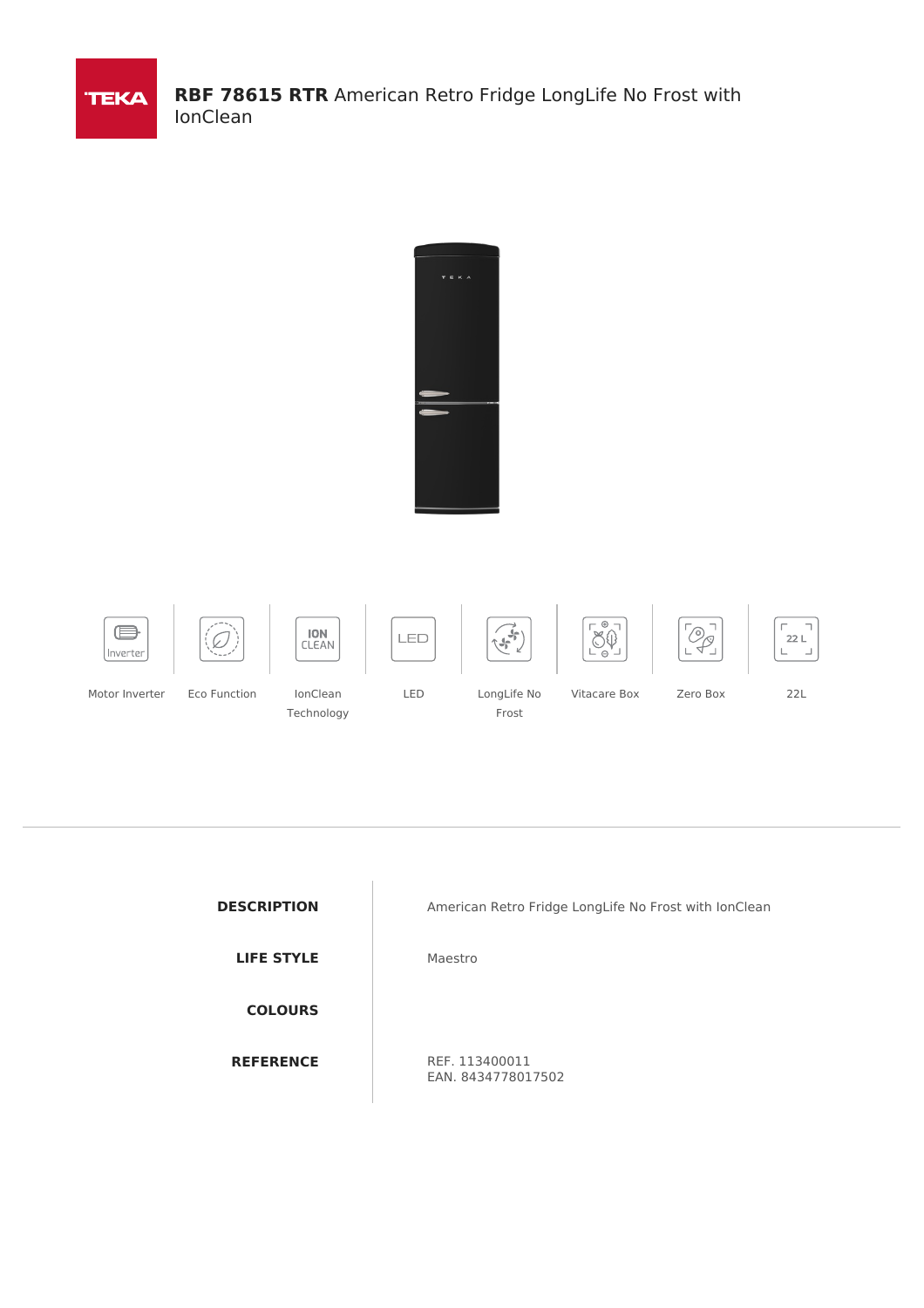**TEKA** 

**FEATURES** Free Standing bottom freezer refrigerator LongLife No Frost with 2 independent circuits IonClean technology Electronic adjustable thermostat VitaCare Box drawer + ZeroBox drawer Safety glass shelves On holidays function Fast freezing function Flexi rack Front adjustable feet ECO Function LED Illumination Climate class: T/SN Total capacity (gross/net): 341 / 324 litres Bottle rack and ice cube tray included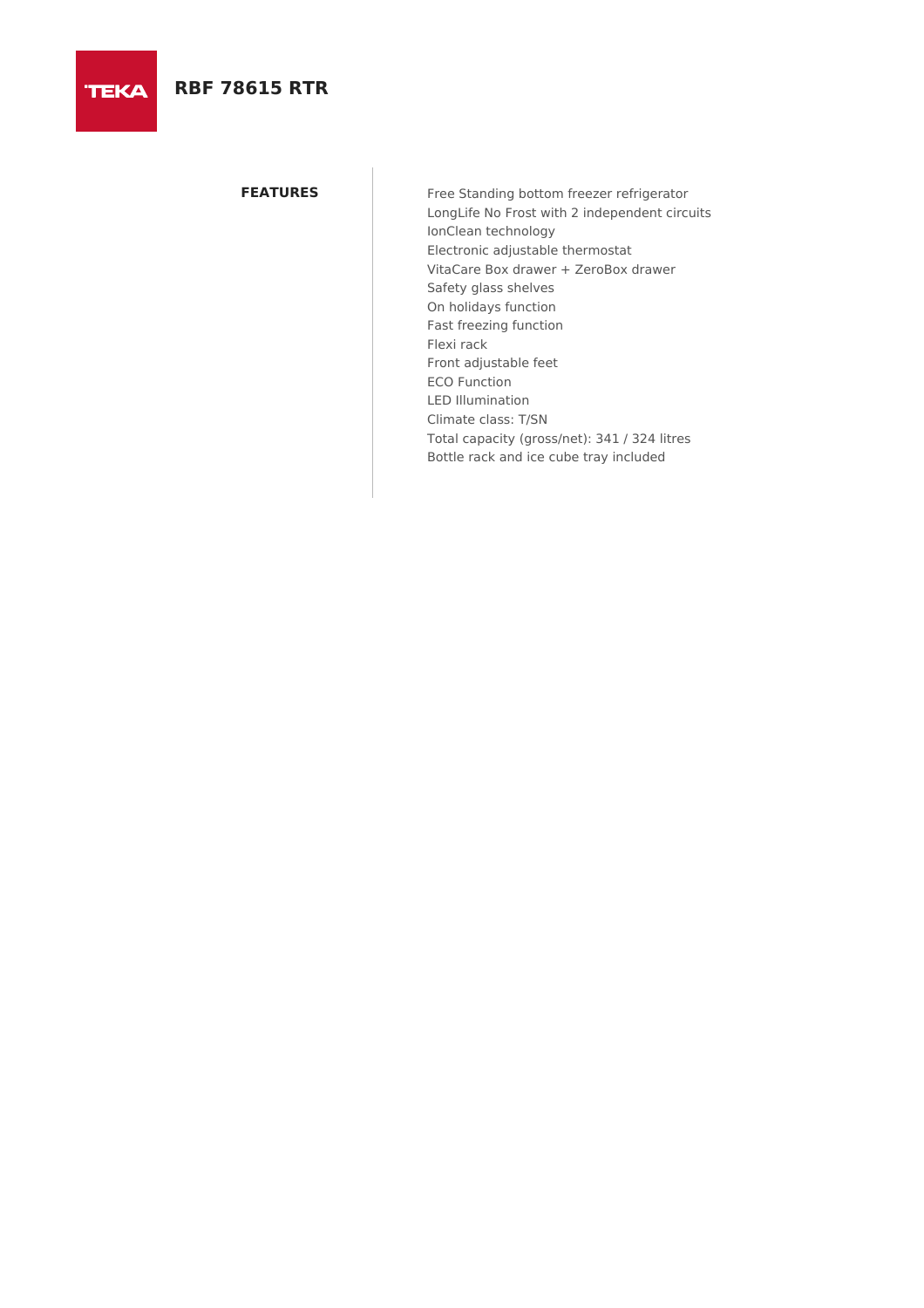

## **DIMENSIONS**

**TEKA** 

**Product height (mm):** 1901 **Product width (mm):** 605 **Product depth (mm):** 681 **Product length (mm): Net weight (Kg):** 75

## **TECH SPECS**

**FITTING MEASURES Built-in height (mm):** 1901

**PRODUCT SHEET Cooling system:** LongLife No Frost **No Frost In Refrigerator Compartment:** Yes **No Frost in chiller:** Yes **No Frost in freezer compartment:** Yes **Total gross capacity (litres):** 341 **Refrigerator compartment capacity (litres):** 230 **Chilling Compartment Capacity (litres):** 22 **Freezer compartment capacity (litres):** 94 **Freezer classification:** 4 **Freezing capacity:** 8,0 **Annual Consumption (kWh/year):** 250 **Temperature Rise Time (h):** 10 **Climate class:** SN/T **Noise level (dB):** 41

**POWER SUPPLY Frequency (Hz):** 50 **Power rate (V):** 220-240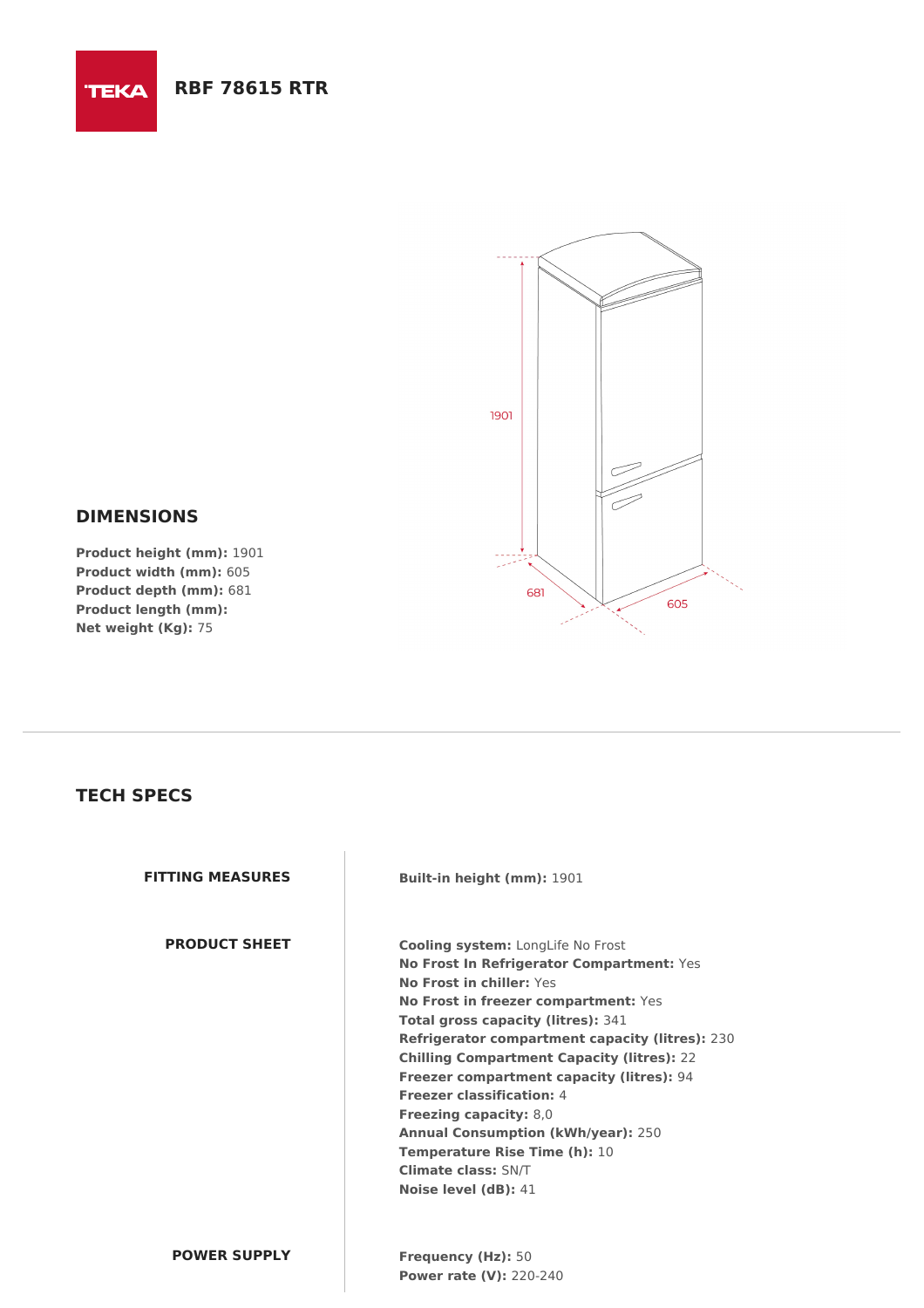|                                              | <b>Power rate (W): 197</b>                                   |
|----------------------------------------------|--------------------------------------------------------------|
|                                              | Defrost element power (W): 145                               |
|                                              | Energy consumption (kw/day): 0,72                            |
|                                              | Plug type: EU F TYPE                                         |
|                                              | <b>Inside light Consumption (W): 2</b>                       |
| <b>PARTICULAR</b><br><b>CHARACTERISITICS</b> | Type of installation: Free standing                          |
|                                              | Automatic defrosting in the refrigeration compartment: Yes   |
|                                              | Automatic defrosting in the freezer compartment: Yes         |
|                                              | <b>Electronic control: Yes</b>                               |
|                                              | <b>Control panel: ELECTRONIC</b>                             |
|                                              | Electronic adjustable thermostat: Yes                        |
|                                              | Antibacterial treatment: IonClean                            |
|                                              | <b>Cooling set button: Yes</b>                               |
|                                              | Fast freezing: Yes                                           |
|                                              | <b>ECO function: Yes</b>                                     |
|                                              | Inner light: Yes                                             |
|                                              | Type of inner light: SIDE LED                                |
|                                              | <b>External handle: Yes</b>                                  |
| <b>CONTROL INDICATOR LIGHTS</b>              | <b>Operating light fridge: Yes</b>                           |
|                                              | Fast freezing indicator: Yes                                 |
|                                              | <b>Acoustic alarm: Yes</b>                                   |
| <b>EQUIPMENT</b>                             | <b>Antibacterial gasket: Yes</b>                             |
|                                              | Multipurpose compartment: NO                                 |
|                                              | Ice cubes tray: 1                                            |
|                                              | <b>Bottle rack type: CHROMED</b>                             |
|                                              | <b>FlexiRack: Yes</b>                                        |
|                                              | <b>Adjustable Feet Back: Yes</b>                             |
|                                              | Adjustable feet front: Yes                                   |
|                                              | Refrigerator adjustable shelves: Yes                         |
|                                              | Vegetable drawers: 1                                         |
|                                              | Temperature and humidity regulation in drawers: VitaCare Box |